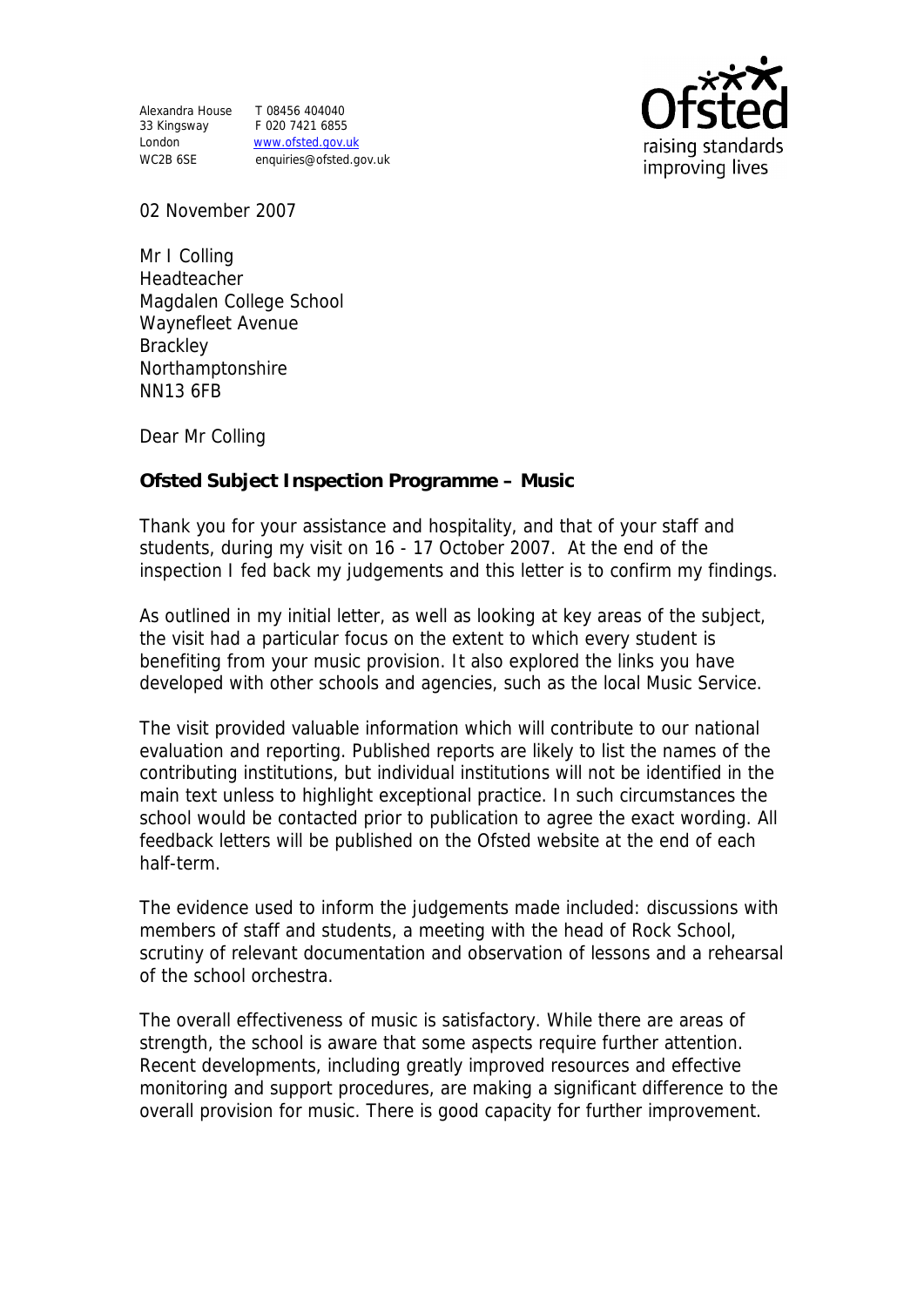## **Achievement and standards**

Achievement and standards are satisfactory.

- Students generally enjoy music, especially playing instruments and singing. They are very appreciative of the range of extra-curricular activities although they would welcome even more opportunities. The school is aware of the need to increase numbers of students involved in these activities, particularly students in Key Stage 4 and the sixth form.
- Standards of attainment on entry are below national expectations and students make satisfactory progress in lessons. While students demonstrate good response to the work set, there is insufficient opportunity for them to achieve at the higher levels in Key Stage 3.
- Standards are strongest in Key Stage 4 where students achieve above national averages. Achievement in the sixth form is satisfactory.

# **Quality of teaching and learning**

The overall quality of teaching and learning is satisfactory with particular strength in the quality of relationships between the staff and the students.

- There are excellent working relationships between all the music staff and the students. Teachers are seen to be 'firm but fair'. Tasks are well managed and planning is consistent.
- In one particularly effective Key Stage 3 lesson, students were given clear detail about what was expected. Work was modelled excellently by the teacher and by students so that everyone understood what they needed to do to improve their work. As a result, good progress was made by all.
- Some good teaching was also seen in the sixth form when students were challenged to provide their own solutions when using recording equipment.
- However, in other lessons, the learning objectives and assessment sheets were not always sufficiently clear for students to know if they had achieved what was expected. They were also unsure about what they needed to do to provide a better response.
- While some students produced good responses to the work set, there was often insufficient challenge so that it was not possible for students to achieve at the higher levels.

**Quality of the music curriculum and extra-curricular provision**

The overall quality of the curriculum and extra-curricular provision is inadequate.

 There is a good range of extra-curricular activities including an innovative whole day event for the orchestra. However, the scheme of work in Key Stage 3 has insufficient depth and breadth. It does not meet statutory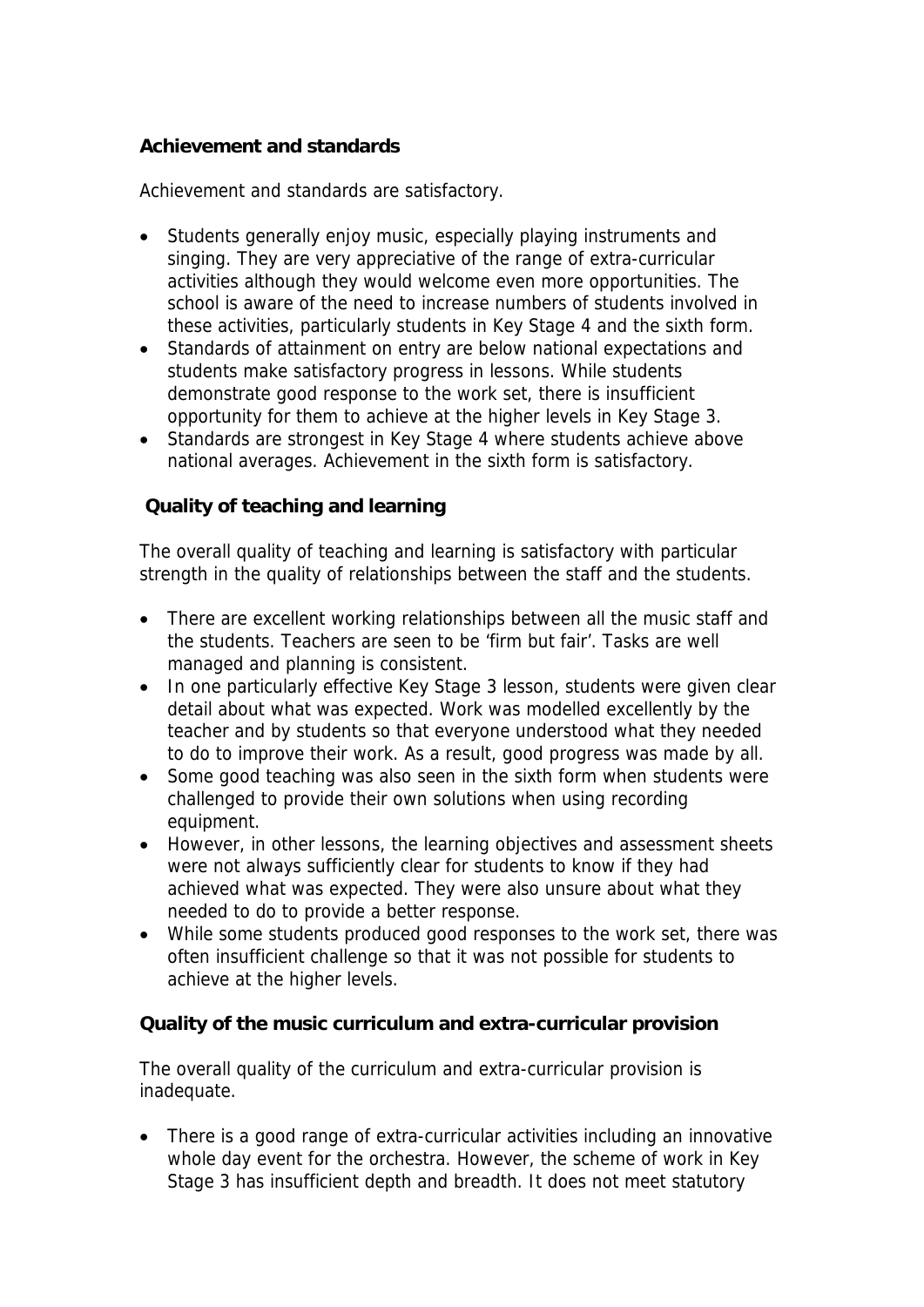requirements or enable students to achieve at the higher levels. There is also limited detail about the depth of work expected in the areas of study at Key Stage 4 and post 16.

- There is not enough emphasis on putting music first so that students can learn from experiencing and exploring sound rather than from reading notation. There is not enough opportunity for students to explore in depth the context of music from different cultures, an aspect of learning that students agreed they would find very interesting.
- Music technology is a positive development in the provision post 16. The school is sensibly considering different courses to ensure that they meet the needs and interests of all students.
- Resources have been increased impressively through the introduction of keyboards and computer software in all music rooms. Students welcome these new resources enthusiastically but rightly identify the need for more instruments for classroom performance.

**Leadership and management of music**

The leadership and management of music are satisfactory with good features particularly in the commitment of the music department to improvement and the effective monitoring and development procedures implemented by the senior leadership team.

- You have a good understanding of the strengths and areas for improvement in the music provision. Good progress has been made recently, bringing in outside specialist expertise to address issues identified by subject monitoring. You are right about the need for continued support.
- The music department works well as a team, sharing responsibilities and supporting each other. For example, several of the music staff performed in the school orchestra led by the woodwind teacher. There is a strong commitment to improvement and the subject leader is fully aware of the areas that need urgent attention and of the need to define more specific targets in the subject action plan.

**Subject issues**

#### **Data Collection**

 Assessment mechanisms are being developed. The process for involving students in self-assessment is starting to work well but further attention is needed to ensure this system works effectively. Data collection overall is inadequate as there is no central information about involvement in extracurricular activities, this includes taking registers. There is also insufficient audio recording of students' work which is vital to ensure increased progress.